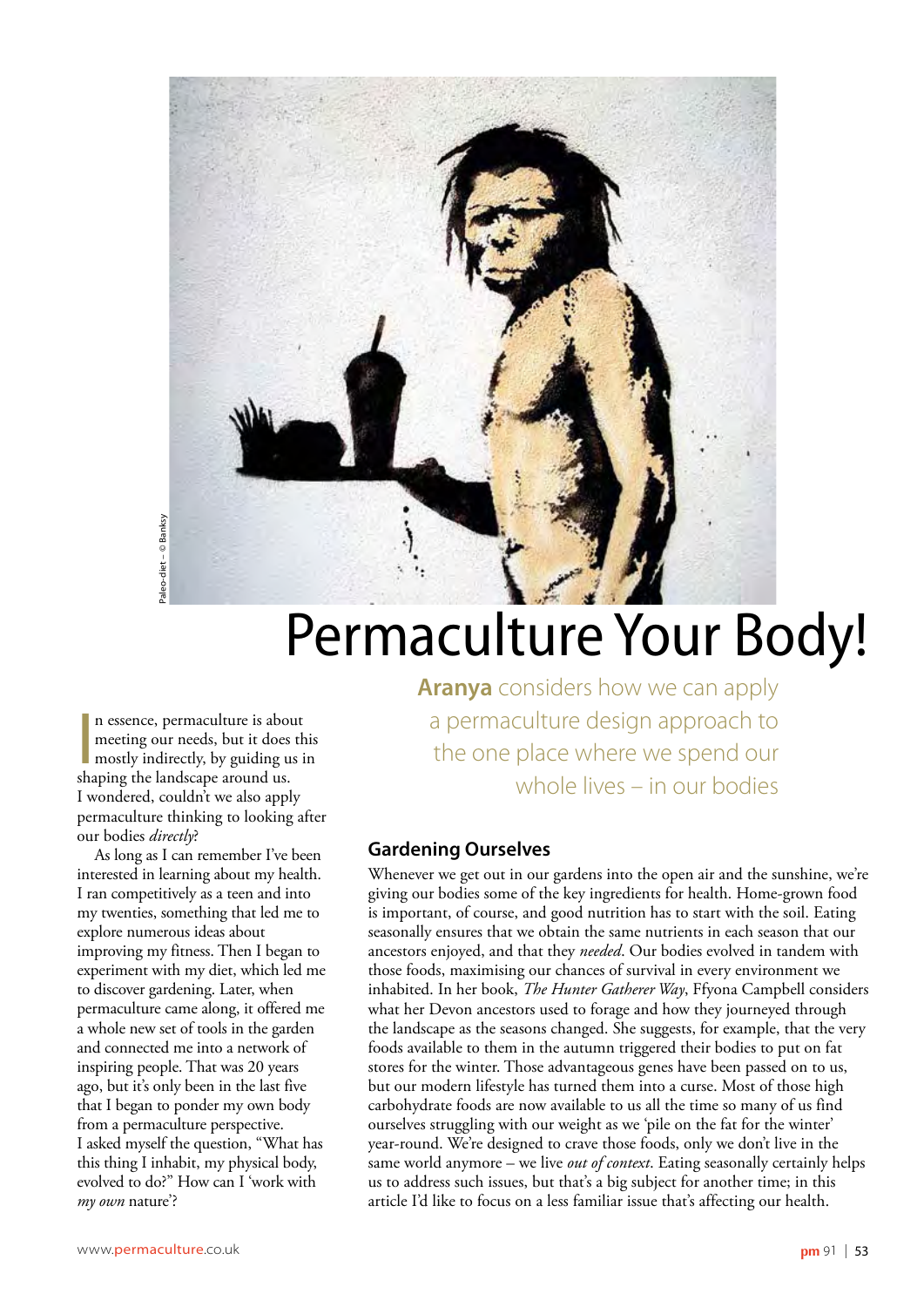

## **Human Nature**

In permaculture we start with observation. The problem we are trying to solve is fairly obvious – the epidemic of poor health that permeates our modern societies. We're often told that we live longer than our ancestors, but at what cost? Many of us suffer poor health, often recurring pain, despite living in a society that offers us 'a better life' – for a price. Indeed 'health' has become big business, selling us everything from superfoods to diet pills and gym memberships to the latest fitness gadgets. And yet, it doesn't seem to be helping.

So what's gone wrong? We modern humans seem to be unique in this respect. What did a naturally healthy human look like, and can we regain that vitality for ourselves again? What were their secrets for excellent health?

We can look to archaeology to give us clues about how our ancestors lived, but we can also look at our own bodies and read the [hi]story within. We appear as we do because the human body evolved traits best-suited to negotiating the landscapes our ancestors inhabited. The things we excel at now are what they had to do in order to survive, and we must certainly include walking, running, climbing and swimming on that list. While we may be out-swum, out- climbed or out-

Even those of us who play sport or work out, rarely do so for more than an hour a day …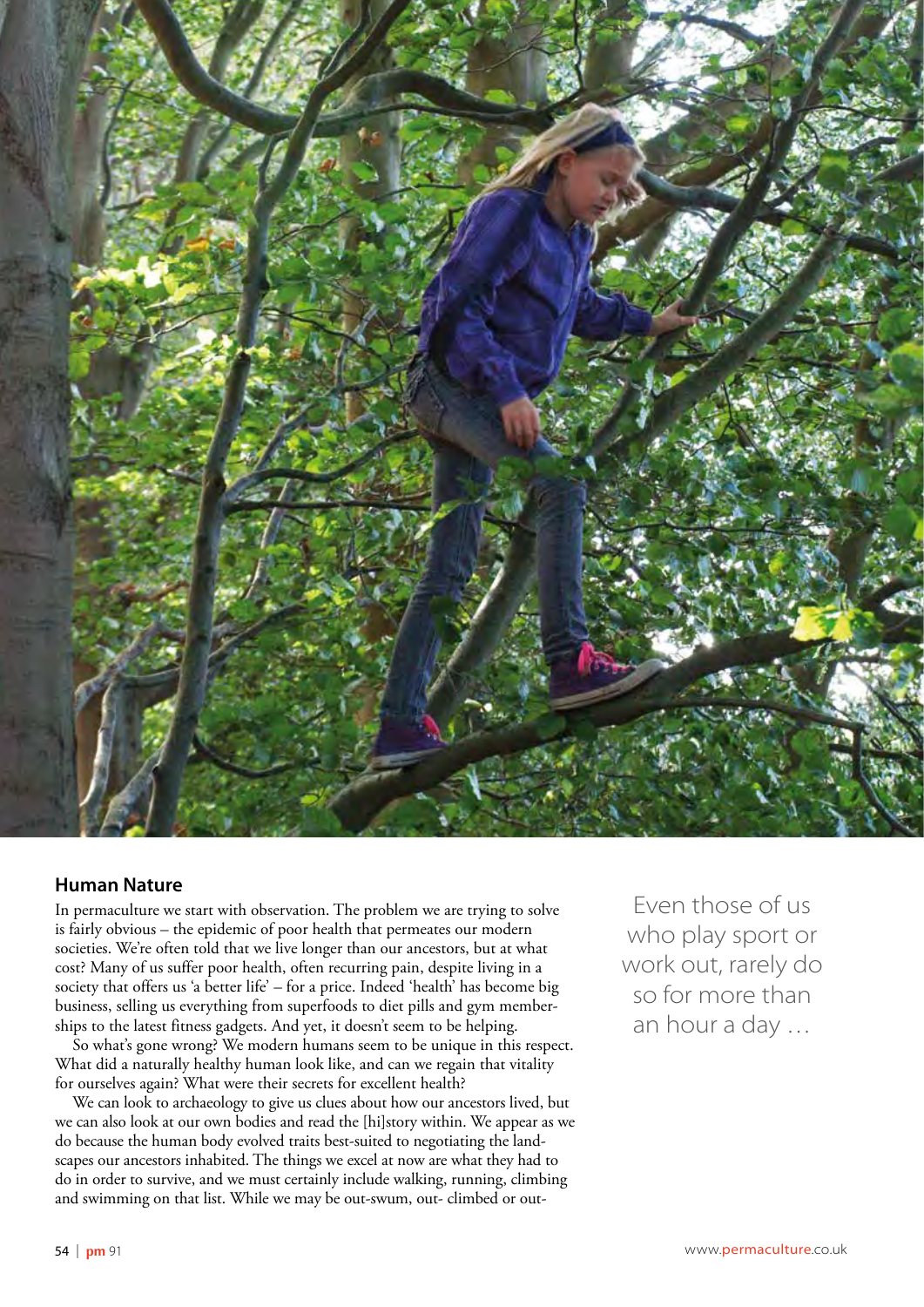

 $\overline{Girl}$  © CC BY 2.0

… That really makes us 'active sedentary' compared to our ancestors who would have spent much of their day on the move.

sprinted by particular species, we seem to be especially well adapted to performing each of these activities to a fairly high standard. We are fine all-rounders.

The phrase 'form follows function' is well known. It means we're the shape we are because of the different movements our ancestors performed while making their way through their environment. Our ape descendants gave us tree climbing abilities, providing us with safety from ground predators. Settling by water provides many benefits, especially if you can swim. Walking and running have also been selected for in our evolution. Being able to run short distances quickly is an advantage in a tree-filled landscape if you can climb, whereas in a more open environment, being able to run a lot further is more useful. So am I suggesting that we need to do a lot more walking, running, swimming and climbing? Well, that brings us to another issue.

#### **Movement Matters**

While form may follow function from an evolutionary perspective, form is also *affected* by function for the individual from the perspective of 'use it or lose it'. Our joints are lubricated by movement, yet our modern culture seems to discourage movement as much as possible. Many of us get out of bed, get into a box on wheels to travel to work, spend our working day sitting down, then make that same journey home, where we might spend a further few hours sat in front of the TV. Some divide our population into 'active' and 'sedentary' groupings, but the truth is that even those of us who play sport or work out, rarely do so for more than an hour a day. That really makes us 'active sedentary' compared to our ancestors who would have spent much of their day on the move. By contrast, when we do move it's often at a high intensity, in order to make up for our lack of movement at other times. This puts us at great risk of injury.

Symmetry is another popular trait we find throughout nature; it permits balanced, smooth movement, yet many of our modern activities are asymmetrical. We learn to do particular things favouring one side. I'm righthanded. Some tools encourage one sided use like scythes, for instance. Long periods of asymmetrical movements throw our bodies out of alignment, again increasing our risk of injury. Those injuries in turn cause our bodies to go into a protective mode, such as tightening around previously dislocated joints. Our body is a system that has to keep working so compensations are made in other places to keep us moving. These compensations often have an effect long after the original injury has healed. In order to regain natural alignment and free ourselves of pain, we need to free up the body and rediscover our original design.

## **Developing Better Movement Habits**

Despite running on and off and maintaining a fairly high level of fitness into my early thirties, I suffered from poor posture. A photo of me from a long distance charity run from this period shows my poor spinal alignment and acts as a reminder of how unbalanced my activities were – all legs and no upper body. Since that time I've explored a number of different approaches to try to remedy this, though in retrospect I realise that most didn't approach the body as a whole system. Even the Alexander Technique frustrated me as it looked right, but felt wrong. Only later did I appreciate that tightness in certain muscle groups had kept pulling me back to my unhealthy 'normal'. Only by releasing some muscles and engaging others have I ultimately freed up my body to move as it was designed to. And that of course is still a work in progress...

So how do we regain our good health? How do we do as our ancestors did, when we barely have any free time in the day? The key is to be found in movement. The major cause of our aches and pains is not getting enough. We don't need to do as much as they did, but we do need a diversity of activities, to engage all the muscle groups of the body. Many of us walk or run, but few of us hang or climb. As soon as I started to engage my upper body in these ways my posture changed dramatically for the better. This was a real eureka moment for me. It's not about developing strength (though that will come anyway), but about focusing on regular and natural movement. Balance and good technique